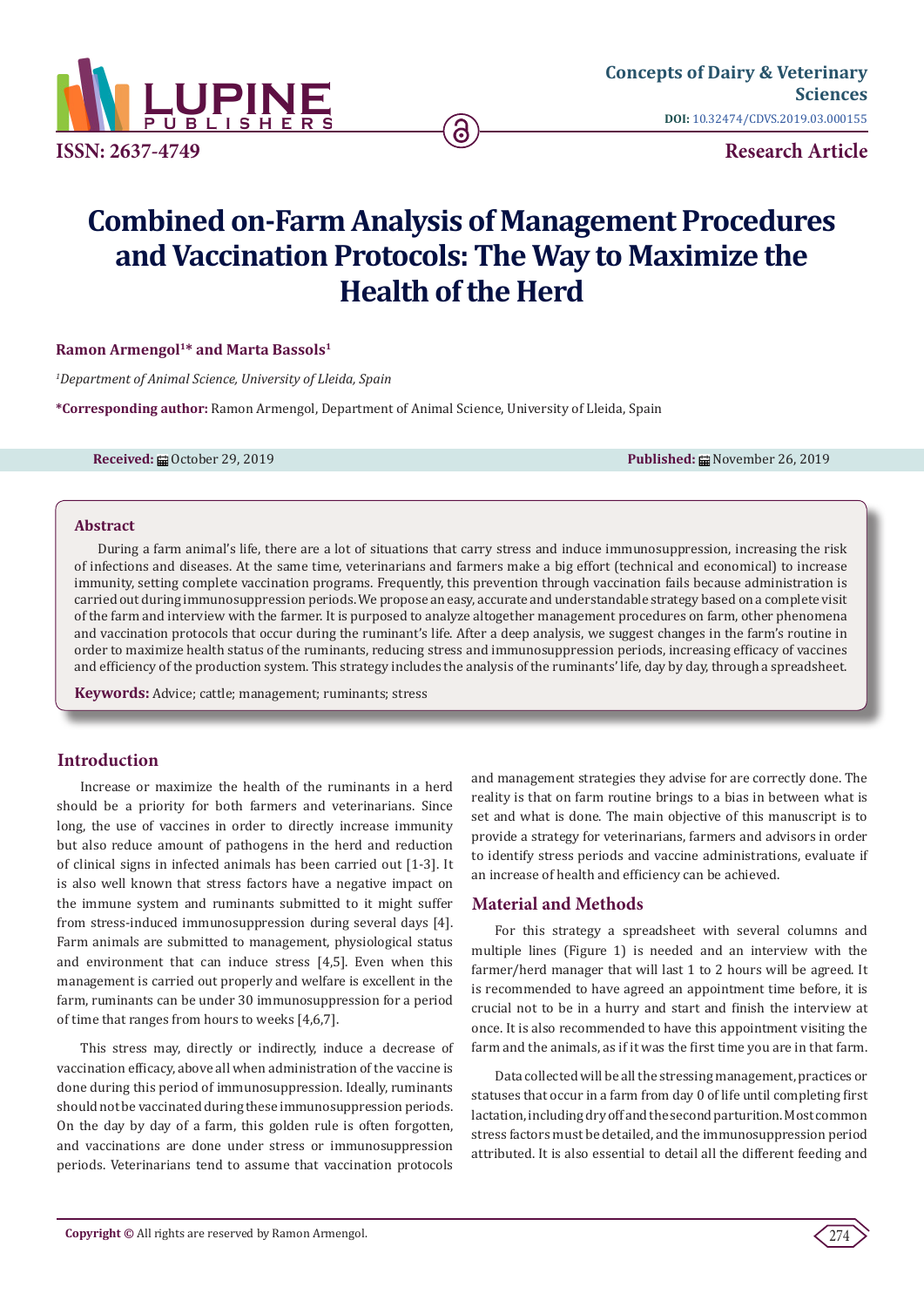allocation that ruminants will have during the period under study. Finally, all the vaccination protocols will be detailed (product and day of administration -age or day after parturition-). All this data

will be in columns and placed in the spreadsheet cell corresponding to the day that is done (Figure 2).

| 30 56<br>31 57<br>32 58<br>33 59<br>34 60<br>35 61<br>36 62 | <b>A</b><br>1 DAYS OF LIFE | $\mathsf{B}$<br><b>FEEDING</b> | $\mathbf{c}$<br><b>MANAGEMENT</b> | D<br><b>HOUSING TYPE</b> | E<br><b>INMUNOSUPRESSION</b> | F<br><b>VACCINATION</b> | G<br><b>COMMENTS</b> | H |
|-------------------------------------------------------------|----------------------------|--------------------------------|-----------------------------------|--------------------------|------------------------------|-------------------------|----------------------|---|
|                                                             |                            |                                |                                   |                          |                              |                         |                      |   |
|                                                             |                            |                                |                                   |                          |                              |                         |                      |   |
|                                                             |                            |                                |                                   |                          |                              |                         |                      |   |
|                                                             |                            |                                |                                   |                          |                              |                         |                      |   |
|                                                             |                            |                                |                                   |                          |                              |                         |                      |   |
|                                                             |                            |                                |                                   |                          |                              |                         |                      |   |
|                                                             |                            |                                |                                   |                          |                              |                         |                      |   |
|                                                             |                            |                                |                                   |                          |                              |                         |                      |   |
|                                                             |                            |                                |                                   |                          |                              |                         |                      |   |
|                                                             | 37 63                      |                                |                                   |                          |                              |                         |                      |   |
| 38 64                                                       |                            |                                |                                   |                          |                              |                         |                      |   |
| 39 65                                                       |                            |                                |                                   |                          |                              |                         |                      |   |
| 40 66                                                       |                            |                                |                                   |                          |                              |                         |                      |   |
| 41 67                                                       |                            |                                |                                   |                          |                              |                         |                      |   |
| 42 68                                                       |                            |                                |                                   |                          |                              |                         |                      |   |
| 43 69                                                       |                            |                                |                                   |                          |                              |                         |                      |   |
| 44 70                                                       |                            |                                |                                   |                          |                              |                         |                      |   |
| 45 71                                                       |                            |                                |                                   |                          |                              |                         |                      |   |
| 46 72                                                       |                            |                                |                                   |                          |                              |                         |                      |   |
| 47 73                                                       |                            |                                |                                   |                          |                              |                         |                      |   |
| 48 74                                                       |                            |                                |                                   |                          |                              |                         |                      |   |
| 49 75                                                       |                            |                                |                                   |                          |                              |                         |                      |   |
| 50 76                                                       |                            |                                |                                   |                          |                              |                         |                      |   |
| $51 \ 77$                                                   |                            |                                |                                   |                          |                              |                         |                      |   |
| 52 78                                                       |                            |                                |                                   |                          |                              |                         |                      |   |
| 53 79                                                       |                            |                                |                                   |                          |                              |                         |                      |   |
| 54 80                                                       |                            |                                |                                   |                          |                              |                         |                      |   |
| 55 81                                                       |                            |                                |                                   |                          |                              |                         |                      |   |
|                                                             | 56 82<br>R + P H Figure 1  |                                |                                   |                          | 14.5                         | $-11-$                  |                      |   |

**Figure 1:**Template scheme used during the audit**.**

| A                   | B.                                | c                     | D                         |                         |                           | G               |
|---------------------|-----------------------------------|-----------------------|---------------------------|-------------------------|---------------------------|-----------------|
| <b>DAYS OF LIFE</b> | <b>FEEDING</b>                    | MANAGEMENT            | <b>HOUSING TYPE</b>       | <b>INMUNOSUPRESSION</b> | <b>VACCINATION</b>        | <b>COMMENTS</b> |
| 30 56               | Milk+Water+Concentrate IN PELLET  |                       | Individual, straw+sawdust |                         |                           |                 |
| 31 57               | Milk+Water+Concentrate IN PELLET  |                       | Individual, straw+sawdust |                         | BRSV+PI-3+BVD+IBR         |                 |
| $32$ $58$           | Milk+Water+Concentrate IN PELLET  |                       | Individual, straw+sawdust |                         |                           |                 |
| 33 59               | Milk+Water+Concentrate IN PELLET  |                       | Individual, straw+sawdust |                         |                           |                 |
| 34 60               | Milk+Water+Concentrate IN PELLET  |                       | Individual, straw+sawdust |                         |                           |                 |
| 3561                | Milk+Water+Concentrate IN PELLET  |                       | Individual, straw+sawdust |                         |                           |                 |
| 36 62               | Milk+Water+Concentrate IN PELLET  |                       | Individual, straw+sawdust |                         |                           |                 |
| 37 63               | Milk+Water+Concentrate IN PELLET  |                       | Individual, straw+sawdust |                         |                           |                 |
| 38 64               | Milk+Water+Concentrate IN PELLET  |                       | Individual, straw+sawdust |                         |                           |                 |
| 39 65               | Milk+Water+Concentrate IN PELLET  |                       | Individual, straw+sawdust |                         |                           |                 |
| 40 66               | Milk+Water+Concentrate IN PELLET  | <b>DEHORNING</b>      | Individual, straw+sawdust |                         |                           |                 |
| 41 67               | Milk+Water+Concentrate IN PELLET  |                       | Individual, straw+sawdust |                         |                           |                 |
| 42 68               | Milk+Water+Concentrate IN PELLET  |                       | Individual, straw+sawdust |                         |                           |                 |
| 43 69               | Milk+Water+Concentrate IN PELLET  |                       | Individual, straw+sawdust |                         |                           |                 |
| 44 70               | Milk+Water+Concentrate IN PELLET  |                       | Individual, straw+sawdust |                         |                           |                 |
| 45 71               | Milk+Water+Concentrate IN PELLET  |                       | Individual, straw+sawdust |                         |                           |                 |
| 46 72               | Milk+Water+Concentrate IN PELLET  |                       | Individual, straw+sawdust |                         |                           |                 |
| 47 73               | Concentrate NOT PELLET+ Water+Hav | <b>SUDDEN WEANING</b> | Individual, straw+sawdust |                         |                           |                 |
| 48 74               | Concentrate NOT PELLET+ Water+Hav |                       | Individual, straw+sawdust |                         |                           |                 |
| 49 75               | Concentrate NOT PELLET+ Water+Hav |                       | Individual, straw+sawdust |                         |                           |                 |
| 50 76               | Concentrate NOT PELLET+ Water+Hay |                       | Individual, straw+sawdust |                         | BOOSTER BRSV+PI-3+BVD+IBR |                 |
| 51 77               | Concentrate NOT PELLET+ Water+Hay |                       | Individual, straw+sawdust |                         |                           |                 |
| 52 78               | Concentrate NOT PELLET+ Water+Hav |                       | Individual, straw+sawdust |                         |                           |                 |
| 53 79               | Concentrate NOT PELLET+ Water+Hay | <b>GROUPING</b>       | <b>GROUP 12-16 PCS</b>    |                         |                           |                 |
| 54 80               | Concentrate NOT PELLET+ Water+Hay |                       | GROUP 12-16 PCS           |                         |                           | <b>RD</b>       |
| 55 81               | Concentrate NOT PELLET+ Water+Hav |                       | <b>GROUP 12-16 PCS</b>    |                         |                           | <b>JUTBREAK</b> |
| 56 82               | Concentrate NOT PELLET+ Water+Hav |                       | <b>GROUP 12-16 PCS</b>    |                         |                           | <b>INDEMIC</b>  |
| 57 83               | Concentrate NOT PELLET+ Water+Hav |                       | <b>GROUP 12-16 PCS</b>    |                         |                           |                 |
| 58 84               | Concentrate NOT PELLET+ Water+Hay |                       | <b>GROUP 12-16 PCS</b>    |                         |                           |                 |
|                     |                                   |                       |                           |                         |                           |                 |

**Figure 2:**Detailed and completed information needed for analysis between 56 to 84 days of a dairy heifer's life. PCS: number of calves. BRSV (Bovine Respiratory Syncytial Virus), PI-3: Bovine parainfluenza type 3 virus. BVDV (Bovine viral diarrhoea); IBR (Infectious Bovine Rhinotracheitis); BRD (Bovine Respiratory Disease).

## **Results and Discussion**

The result of this appointment and post office work will be a spreadsheet full of different information that includes nutrition, management, immunosuppression, vaccination and disease. This way to gather information, will allow the advisor to detect, very quickly, unwanted phenomena in a farm, which reduce the health status of the animals. It will be easy to detect failures

in the application of vaccinations under periods of stress or immunosuppression, different management too close together in time or too many stressing changes at once (i.e. grouping and change of feeding the same day).

Furthermore, it allows the consultant to suggest changes in the tempos of conducting management practices or suggest changes in the days of vaccination so that they do not coincide with periods

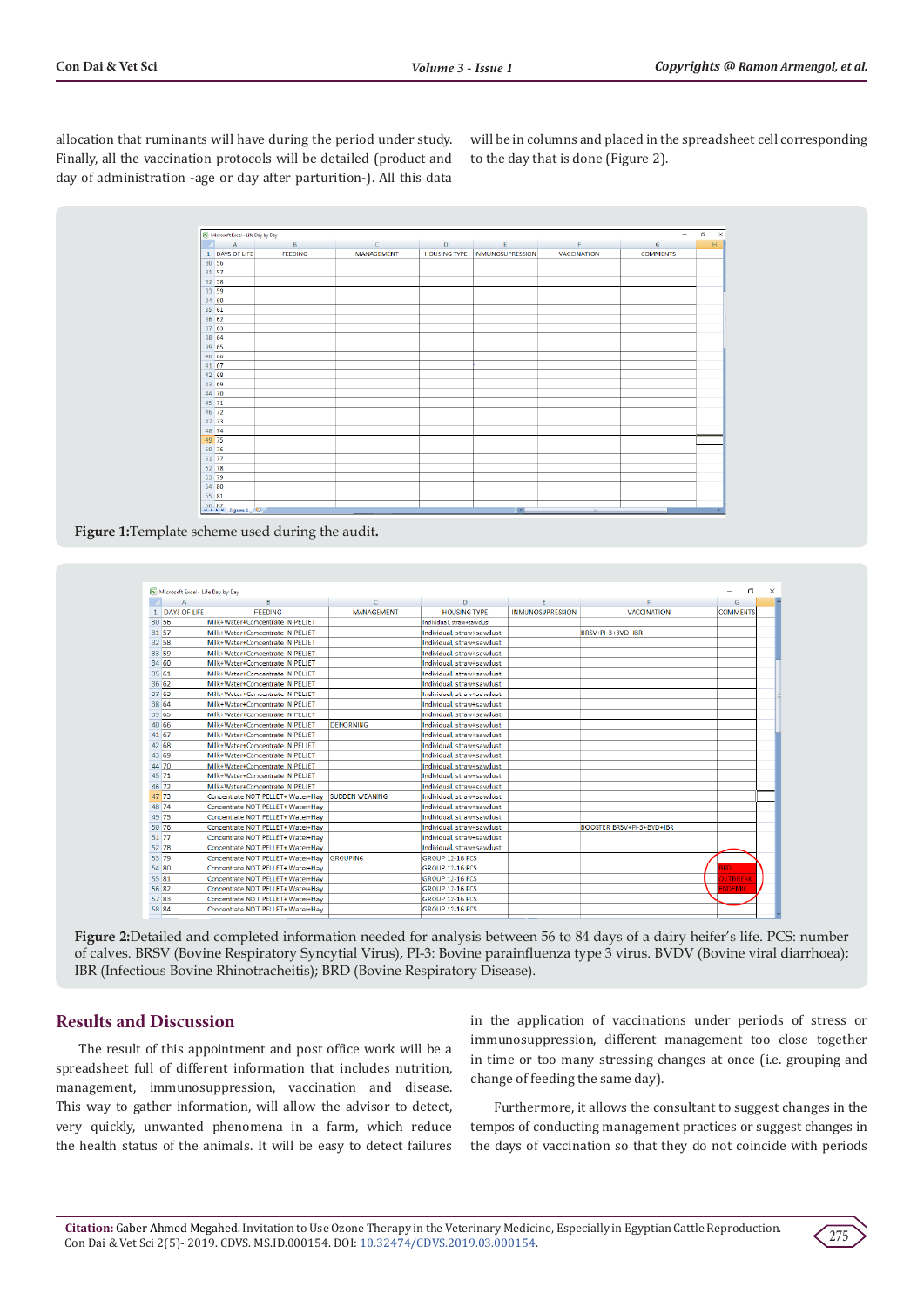of stress and immunosuppression. Thus, maximizing the potential of vaccinations, not only in their ability to generate immunity, but also just when it is desired to generate immunity. As examples, vaccination for respiratory pathogens is strongly recommended at least 2 weeks before transport or grouping and vaccination for BVDV is strongly recommended 3 to 4 weeks before insemination/

matting in order to avoid abortion or persistently infected bovines. Surprisingly, the advisor can sometimes suggest changes that will be better for health status but also for the production costs of the farmer. As an example, reduction on feeding milk replacer to calves without any impact on performance (Figures 3 & 4).



**Figure 3:** Critical point in the heifer rearing process in a dairy farm. Blue oval shows the stress factors in orange (late dehorning, sudden weaning and grouping) in 15 days and the immunosuppression caused, having a negative impact on the booster of respiratory disease vaccination (in red). Red oval shows the consequence: endemic respiratory disease in this group of animals. PCS: number of calves. BRSV: Bovine respiratory syncytial virus. PI-3: Bovine parainfluenza type 3 virus. BVDV: Bovine viral diarrhoea. IBR: Infectious bovine rhinotracheitis. BRD: Bovine respiratory disease.

|        | $\mathsf{A}$        | в                                  | c                      | D                         |                         |                                  | G                |  |
|--------|---------------------|------------------------------------|------------------------|---------------------------|-------------------------|----------------------------------|------------------|--|
|        | <b>DAYS OF LIFE</b> | <b>FEEDING</b>                     | <b>MANAGEMENT</b>      | <b>HOUSING TYPE</b>       | <b>INMUNOSUPRESSION</b> | VACCINATION                      | <b>COMMENTS</b>  |  |
| 15 14  |                     | Milk+Water+Concentrate IN PELLET   |                        | Individual, straw+sawdust |                         |                                  |                  |  |
| 16 15  |                     | Milk+Water+Concentrate IN PELLET   | <b>DEHORNING</b>       | Individual, straw+sawdust | $++$                    |                                  |                  |  |
| 17 16  |                     | Milk+Water+Concentrate IN PELLET   |                        | Individual, straw+sawdust | $^{++}$                 |                                  |                  |  |
| 18 17  |                     | Milk+Water+Concentrate IN PELLET   |                        | Individual, straw+sawdust | $++$                    |                                  |                  |  |
| 19 18  |                     | Milk+Water+Concentrate IN PELLET   |                        | Individual, straw+sawdust | $+$                     |                                  |                  |  |
| 20 19  |                     | Milk+Water+Concentrate IN PELLET   |                        | Individual, straw+sawdust | $^{+}$                  |                                  |                  |  |
| 21 20  |                     | Milk+Water+Concentrate IN PELLET   |                        | Individual, straw+sawdust | $++$                    |                                  |                  |  |
| $22$   |                     | Milk+Water+Concentrate IN PELLET   |                        | Individual, straw+sawdust |                         |                                  |                  |  |
| 23 46  |                     | Milk+Water+Concentrate IN PELLET   | <b>GRADUAL WEANING</b> | Individual, straw+sawdust |                         |                                  | <b>SPARE</b>     |  |
| 24 47  |                     | Milk+Water+Concentrate IN PELLET   | <b>GRADUAL WEANING</b> | Individual, straw+sawdust |                         |                                  | 10 DAYS          |  |
| 25 48  |                     | Milk+Water+Concentrate IN PELLET   | <b>GRADUAL WEANING</b> | Individual, straw+sawdust |                         |                                  | ML/day/calf      |  |
| 26 49  |                     | Milk+Water+Concentrate IN PELLET   | <b>GRADUAL WEANING</b> | Individual, straw+sawdust |                         |                                  |                  |  |
| 27 50  |                     | Milk+Water+Concentrate IN PELLET * | <b>GRADUAL WEANING</b> | Individual, straw+sawdust |                         | BRSV+PI-3+BVDV+IBR               |                  |  |
| $28 -$ |                     | Milk+Water+Concentrate IN PELLET   | <b>GRADUAL WEANING</b> | Individual, straw+sawdust |                         |                                  |                  |  |
| 29 60  |                     | Milk+Water+Concentrate IN PELLET   | <b>GRADUAL WEANING</b> | Individual, straw+sawdust |                         |                                  |                  |  |
| 3061   |                     | Concentrate NOT PELLET+ Water+Hav  |                        | Individual, straw+sawdust |                         |                                  |                  |  |
| $31$   |                     | Concentrate NOT PELLET+ Water+Hav  |                        | Individual, straw+sawdust |                         |                                  |                  |  |
| 32 69  |                     | Concentrate NOT PELLET+ Water+Hav  |                        | Individual, straw+sawdust |                         | <b>BOOSTER BRSV+PI-3+BVD+IBR</b> |                  |  |
| $33 -$ |                     | Concentrate NOT PELLET+ Water+Hay  |                        | Individual, straw+sawdust |                         |                                  |                  |  |
| 34 79  |                     | Concentrate NOT PELLET+ Water+Hav  |                        | Individual, straw+sawdust |                         |                                  |                  |  |
| 35 79  |                     | Concentrate NOT PELLET+ Water+Hav  | <b>GROUPING</b>        | GROUP 12-16 PCS           | $^{\mathrm{+}}$         |                                  |                  |  |
| 36 80  |                     | Concentrate NOT PELLET+ Water+Hav  |                        | <b>GROUP 12-16 PCS</b>    | $+$                     |                                  | 60%              |  |
| 37 81  |                     | Concentrate NOT PELLET+ Water+Hav  |                        | <b>GROUP 12-16 PCS</b>    | $++$                    |                                  | decrease         |  |
| 38 82  |                     | Concentrate NOT PELLET+ Water+Hav  |                        | <b>GROUP 12-16 PCS</b>    | $++$                    |                                  | <b>BRD CASES</b> |  |
| 39 83  |                     | Concentrate NOT PELLET+ Water+Hav  |                        | <b>GROUP 12-16 PCS</b>    | $^{\rm +}$              |                                  |                  |  |
| 40 84  |                     | Concentrate NOT PELLET+ Water+Hav  |                        | <b>GROUP 12-16 PCS</b>    | $++$                    |                                  |                  |  |
| 41 85  |                     | Concentrate NOT PELLET+ Water+Hav  |                        | <b>GROUP 12-16 PCS</b>    | $++$                    |                                  |                  |  |
| 42 86  |                     | Concentrate NOT PELLET+ Water+Hav  |                        | <b>GROUP 12-16 PCS</b>    | ÷÷                      |                                  |                  |  |
| 43 87  |                     | Concentrate NOT PELLET+ Water+Hay  |                        | <b>GROUP 12-16 PCS</b>    |                         |                                  |                  |  |
|        |                     |                                    |                        |                           |                         |                                  |                  |  |

**Figure 4:** Final management and vaccination schedule after analysis of situation described in Figure 3.